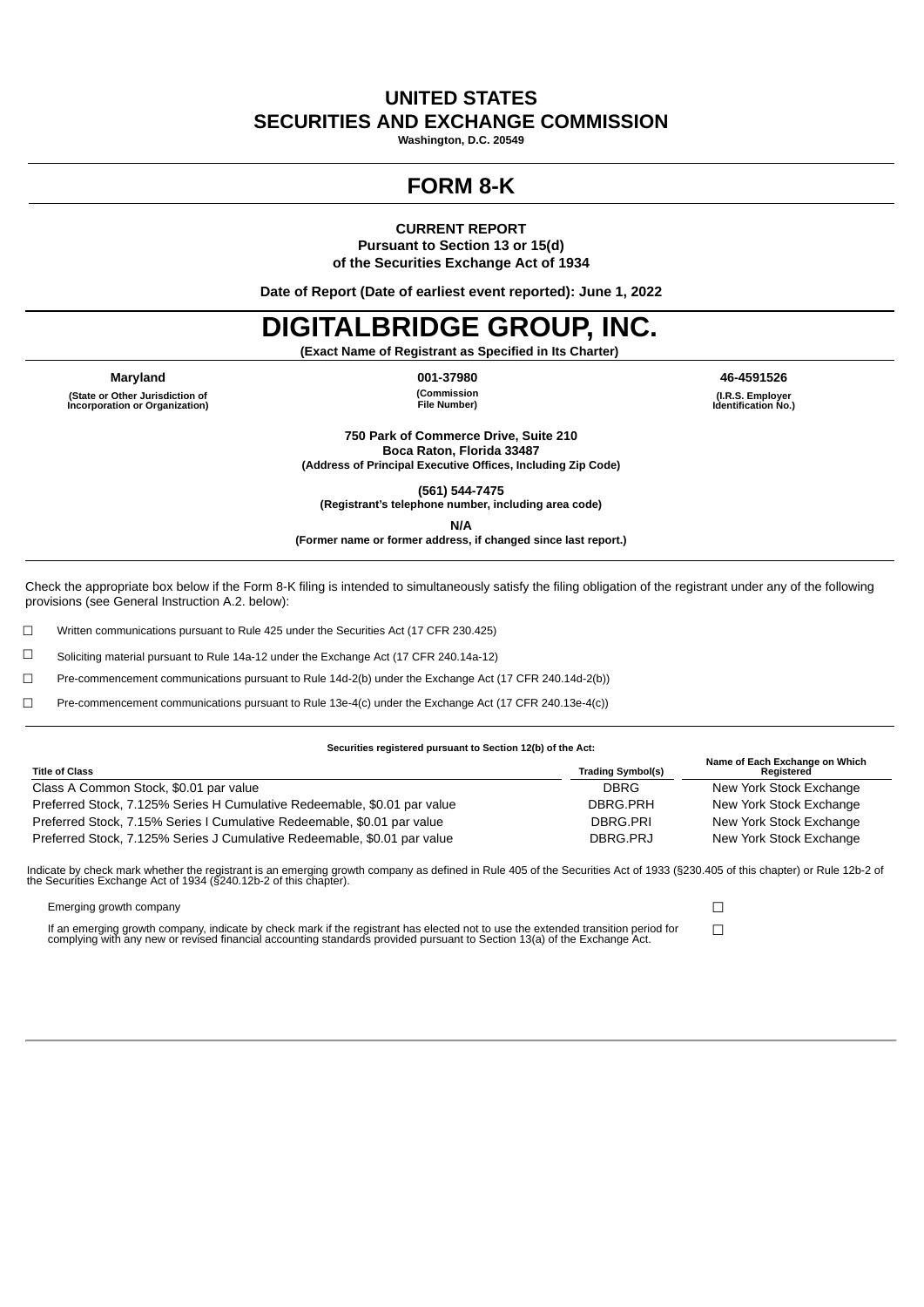#### **Item 8.01. Other Events.**

On June 1, 2022, DigitalBridge Group, Inc. (the "Company"), through DB SAF Pillar Belgium Bidco BV ("Purchaser"), a whollyowned indirect subsidiary of the Company's operating company, DigitalBridge Operating Company, LLC ("DBOC"), completed the acquisition of one hundred percent (100%) of the issued and outstanding shares in Telenet Newco NV ("TowerCo"), a Belgian entity to which all of the mobile passive infrastructure and tower assets of Telenet Group Holding NV ("Seller") were transferred prior to closing. Purchaser acquired TowerCo for cash consideration of approximately \$805 million, excluding transaction related expenses, pursuant to the Agreement for Sale and Purchase between Seller and DB SAF Pillar Holdings, LLC, dated as of March 25, 2022, as further described in the Company's Current Report on Form 8-K filed on March 31, 2022. Prior to closing, a third-party investor contributed approximately \$215 million to an indirect parent of Purchaser controlled by DBOC, which was used to partially fund the purchase price.